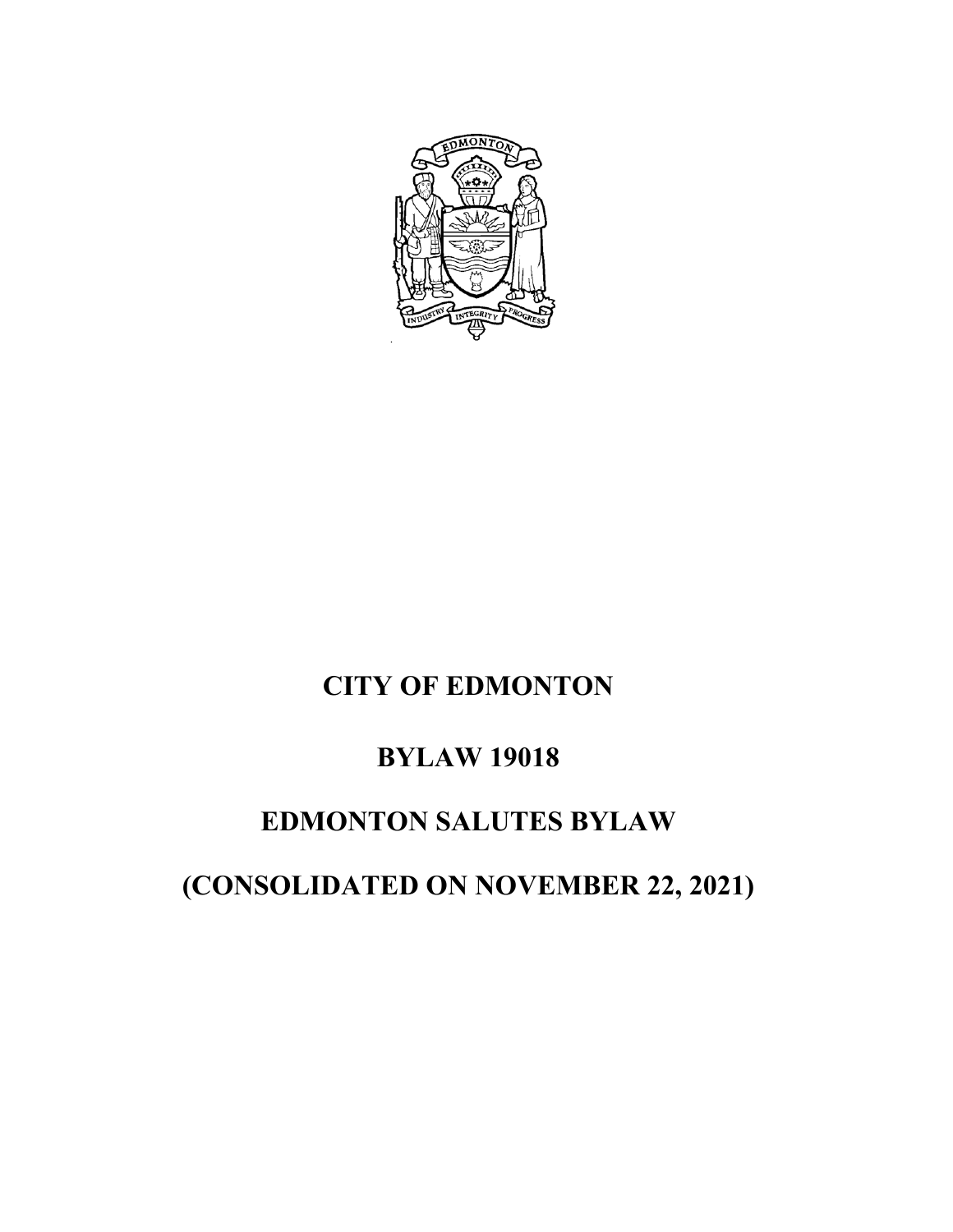### **THE CITY OF EDMONTON BYLAW 19018 EDMONTON SALUTES COMMITTEE BYLAW**

Edmonton City Council enacts:

### **PART I - INTERPRETATION**

| <b>PURPOSE</b>                            | 1              |     | The purpose of this bylaw is to continue the Edmonton Salutes<br>Committee as a council committee, and to establish its<br>membership and mandate.     |                                                                                                                                                                                                        |  |
|-------------------------------------------|----------------|-----|--------------------------------------------------------------------------------------------------------------------------------------------------------|--------------------------------------------------------------------------------------------------------------------------------------------------------------------------------------------------------|--|
| <b>DEFINITIONS</b>                        | 2              | (1) | Unless otherwise specified, words used in this bylaw have the<br>same meaning as defined in the <i>Municipal Government Act</i> , RSA<br>2000, c M-26. |                                                                                                                                                                                                        |  |
|                                           |                | (2) | In this bylaw:                                                                                                                                         |                                                                                                                                                                                                        |  |
|                                           |                |     | (a)                                                                                                                                                    | "City" means The City of Edmonton;                                                                                                                                                                     |  |
|                                           |                |     | (b)                                                                                                                                                    | "Council" means the City's council; and                                                                                                                                                                |  |
|                                           |                |     | (c)                                                                                                                                                    | "Edmonton Salutes" means the Edmonton Salutes<br>council committee established by this bylaw.                                                                                                          |  |
| <b>RULES FOR</b><br><b>INTERPRETATION</b> | 3              |     | The marginal notes and headings in this bylaw are for ease of<br>reference only.                                                                       |                                                                                                                                                                                                        |  |
|                                           |                |     |                                                                                                                                                        | <b>PART II - MANDATE</b>                                                                                                                                                                               |  |
| <b>MANDATE</b>                            | $\overline{4}$ |     | The mandate of Edmonton Salutes will be to:                                                                                                            |                                                                                                                                                                                                        |  |
|                                           |                |     | (a)                                                                                                                                                    | provide advice to Council regarding appropriate official<br>civic recognition initiatives for the military, veterans, and<br>their families;                                                           |  |
|                                           |                |     | (b)                                                                                                                                                    | provide leadership as champions of the military, veterans,<br>and their families; and                                                                                                                  |  |
|                                           |                |     | (c)                                                                                                                                                    | provide recognition of military members and veterans,<br>and their families, by championing causes and sustaining<br>meaningful collaborations with public, private, and non-<br>profit organizations. |  |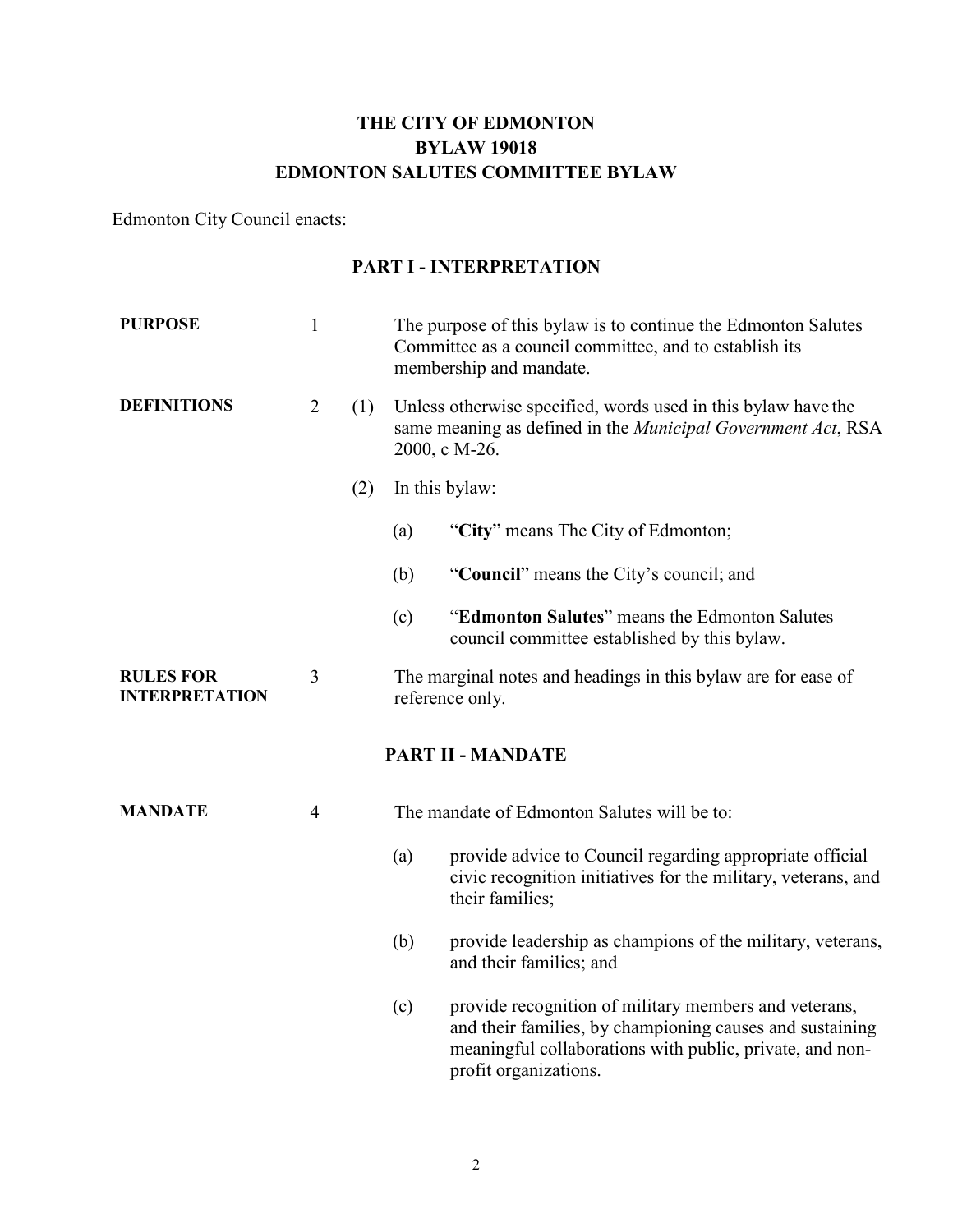#### **FUNCTIONS & AUTHORITIES**

5 To carry out its mandate, Edmonton Salutes may

- (a) support and organize community and military activities and events that
	- (i) honour the achievements of the military,
	- (ii) recognize the contributions that the military and military families make to the community, and
	- (iii) support the families of military personnel who are deployed;
- (b) promote remembrance through education and support for organizations that deliver commemorative activities;
- (c) support the provision of programs and services that serve, involve, or advocate for the military community;
- (d) engage communities in paying tribute to the military community through civic recognition events; and
- (e) approve sponsorship funding for purposes consistent with its mandate and within the budget approved by Council.

#### **PART III - MEMBERSHIP**

**MEMBERSHIP** 6 Edmonton Salutes will be comprised of up to 25 members, appointed as follows:

- (a) one councillor appointed by Council;
- (b) eight members appointed by Council;
- (c) one member appointed by Canada Lands Company;
- (c.1) one member appointed by Canadian Forces Liaison Council;
- (d) one member appointed by The Royal Canadian Legion;
- (e) one member appointed by Edmonton Chamber of Commerce;
- (f) one member appointed by Edmonton Garrison Military Family Resource Society;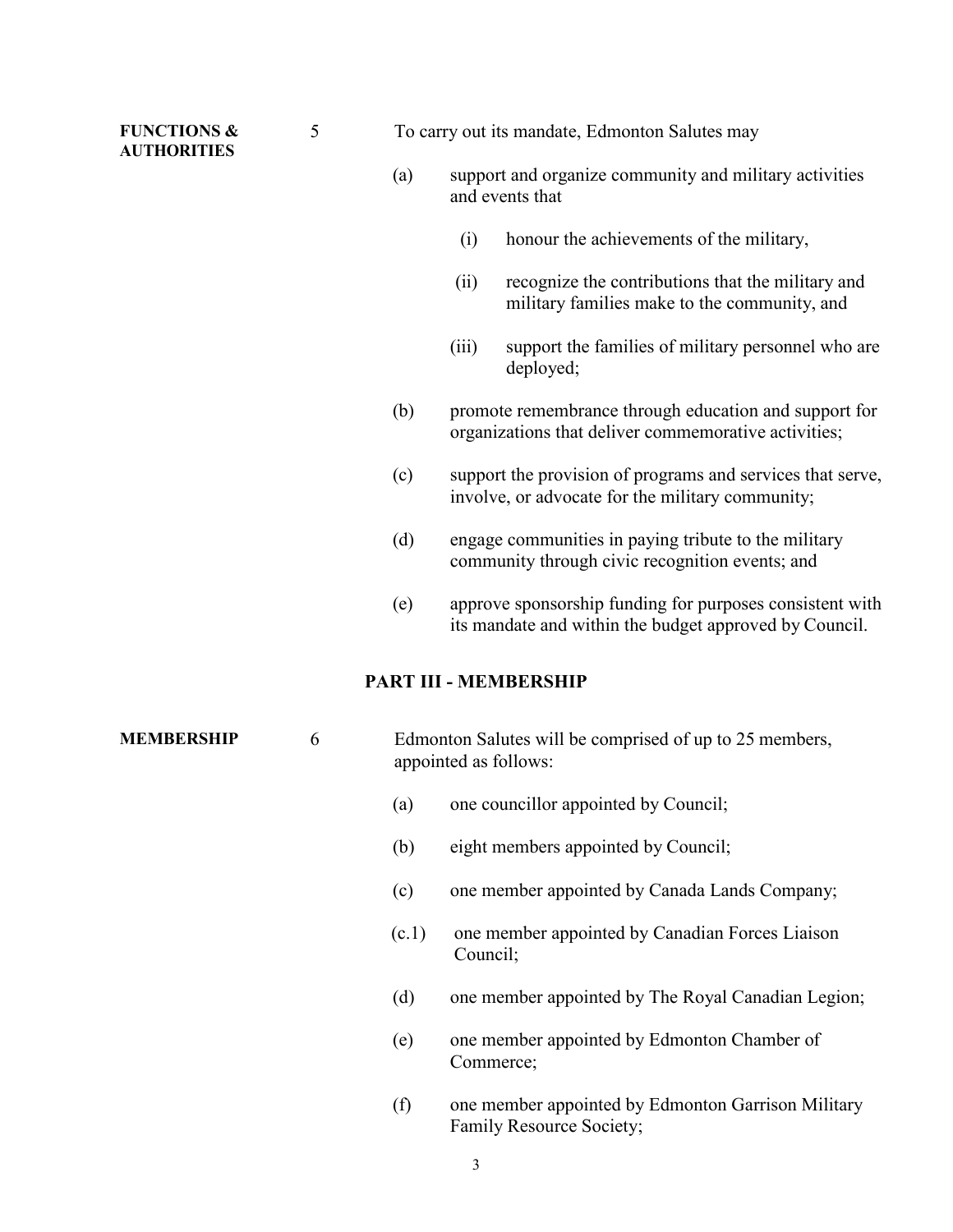|                                    |        |     | (g)                                                                                                                                      | one member appointed by Edmonton Regional Airports<br>Authority;                                          |  |  |  |
|------------------------------------|--------|-----|------------------------------------------------------------------------------------------------------------------------------------------|-----------------------------------------------------------------------------------------------------------|--|--|--|
|                                    |        |     | (h)                                                                                                                                      | one member appointed by Edmonton United Services<br>Institute;                                            |  |  |  |
|                                    |        |     | (i)                                                                                                                                      | one member appointed by the Government of Alberta<br>Liaison to the Canadian Armed Forces;                |  |  |  |
|                                    |        |     | (j)                                                                                                                                      | one member appointed by City of Fort Saskatchewan;                                                        |  |  |  |
|                                    |        |     | (k)                                                                                                                                      | one member appointed by City of St. Albert;                                                               |  |  |  |
|                                    |        |     | (1)                                                                                                                                      | one member appointed by Strathcona County;                                                                |  |  |  |
|                                    |        |     | (m)                                                                                                                                      | one member appointed by Sturgeon County;                                                                  |  |  |  |
|                                    |        |     | (n)                                                                                                                                      | one member appointed by Town of Bon Accord;                                                               |  |  |  |
|                                    |        |     | $\circ$                                                                                                                                  | one member appointed by Town of Gibbons;                                                                  |  |  |  |
|                                    |        |     | (p)                                                                                                                                      | one member appointed by Town of Legal; and                                                                |  |  |  |
|                                    |        |     | (q)                                                                                                                                      | one member appointed by Town of Redwater.                                                                 |  |  |  |
|                                    |        |     |                                                                                                                                          | (S.2, Bylaw 19921, November 22, 2021)<br>(S.3, Bylaw 19921, November 22, 2021)                            |  |  |  |
| <b>TERM</b>                        | $\tau$ |     | Members will be appointed for up to two-year terms and may be<br>re-appointed at the discretion of the entity making the<br>appointment. |                                                                                                           |  |  |  |
| <b>CHAIR</b>                       | 8      | (1) | Edmonton Salutes must appoint a chair and vice-chair from the<br>members appointed pursuant to subsections $6(b) - (h)$ .                |                                                                                                           |  |  |  |
|                                    |        |     |                                                                                                                                          | (S.2, Bylaw 19759, May 17, 2021)                                                                          |  |  |  |
| PART IV - GENERAL                  |        |     |                                                                                                                                          |                                                                                                           |  |  |  |
| <b>EXEMPTIONS</b>                  | 8      |     |                                                                                                                                          | Sections 5(1) and 6(1) of the Council Committees Bylaw, Bylaw<br>18156, do not apply to Edmonton Salutes. |  |  |  |
| <b>REPEAL</b>                      | 9      |     |                                                                                                                                          | Bylaw 16675, Edmonton Salutes Committee Bylaw, is repealed.                                               |  |  |  |
| <b>COMING INTO</b><br><b>FORCE</b> | 10     |     |                                                                                                                                          | This bylaw comes into force on October 26, 2021.                                                          |  |  |  |